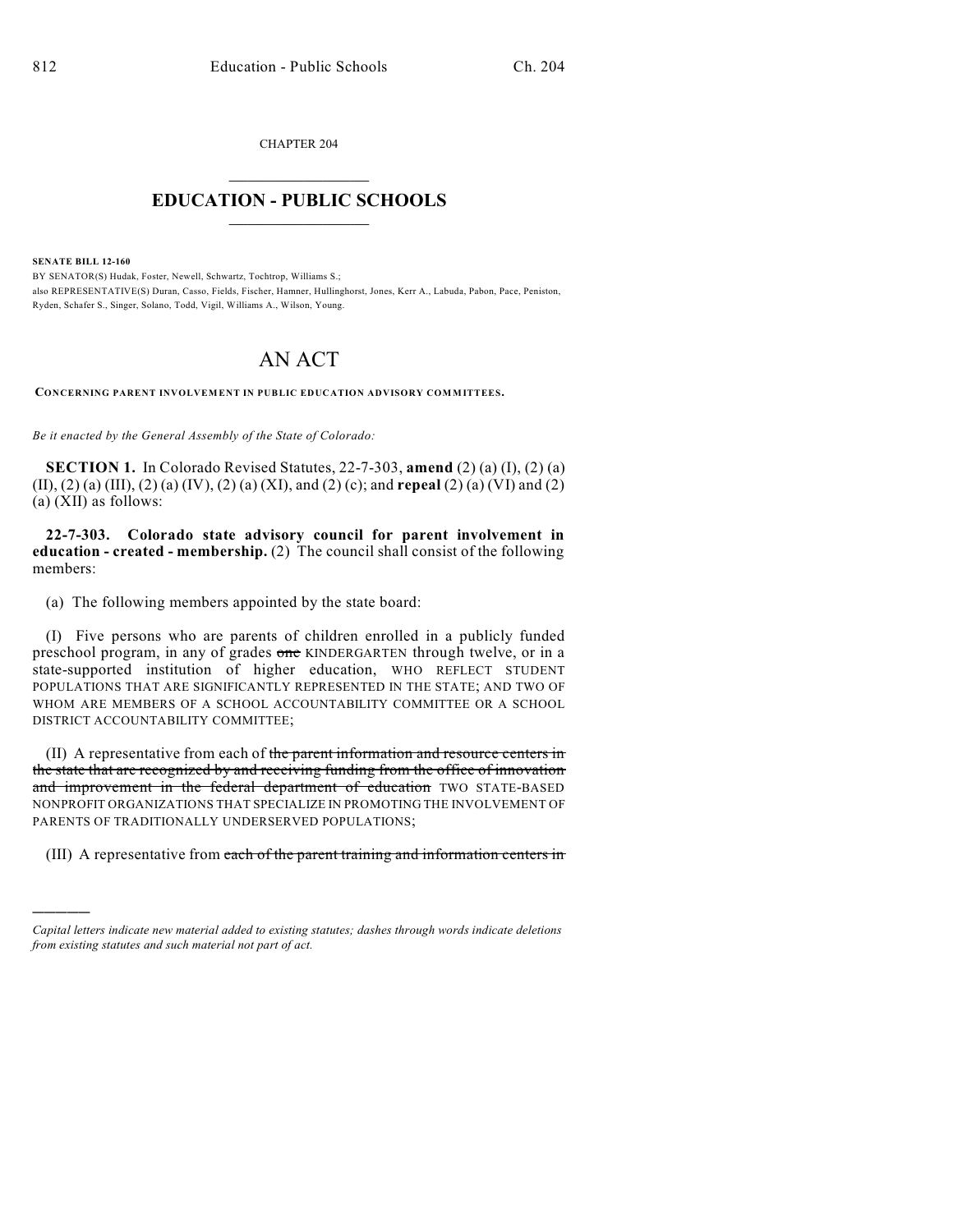the state that are recognized by and receiving funding from the office of special education and rehabilitative services in the federal department of education A NONPROFIT ORGANIZATION THAT SPECIALIZES IN PROMOTING THE INVOLVEMENT OF PARENTS OF STUDENTS WITH DISABILITIES;

(IV) A representative from each of two A nonprofit organizations ORGANIZATION that partner PARTNERS with funding providers, state agencies, and service providers to assist organizations in providing services to improve the health and well-being of families and children;

(VI) A representative of an organization that represents parents and students who advocate in the areas of equality and justice in education, racial justice for youth, and immigrant rights;

(XI) A representative of a statewide organization that represents career and college guidance counselors; AND

 $(XII)$  A representative of a statewide organization that represents career and technical education teachers; and

(c) Two persons appointed by the executive director of the department of higher education; as follows: AND

(I) One person with expertise in implementing an approved educator preparation program, as defined in section 23-1-121 (1) (a), C.R.S., at an institution of higher education in this state; and

(II) One person with expertise in the secondary-to-higher-education transition programs operated within the state; and

**SECTION 2.** In Colorado Revised Statutes, 22-7-302, **add** (11) as follows:

**22-7-302. Definitions.** As used in this part 3, unless the context otherwise requires:

(11) "STUDENT POPULATIONS THAT ARE SIGNIFICANTLY REPRESENTED IN THE STATE" MEANS STUDENT POPULATIONS THAT EACH CONSTITUTE AT LEAST TEN PERCENT OF THE TOTAL POPULATION OF STUDENTS IN THE STATE, WHICH STUDENT POPULATIONS MAY INCLUDE, BUT NEED NOT BE LIMITED TO, THE STUDENT POPULATIONS DESCRIBED IN SECTION 22-11-301 (3).

**SECTION 3.** In Colorado Revised Statutes, 22-11-103, **add** (34.3) and (34.5) as follows:

**22-11-103. Definitions.** As used in this article, unless the context otherwise requires:

(34.3) "STUDENT POPULATIONS THAT ARE SIGNIFICANTLY REPRESENTED WITHIN THE SCHOOL" MEANS STUDENT POPULATIONS THAT EACH CONSTITUTE AT LEAST TEN PERCENT OF THE TOTAL POPULATION OF STUDENTS IN THE SCHOOL, WHICH STUDENT POPULATIONS MAY INCLUDE, BUT NEED NOT BE LIMITED TO, THE STUDENT